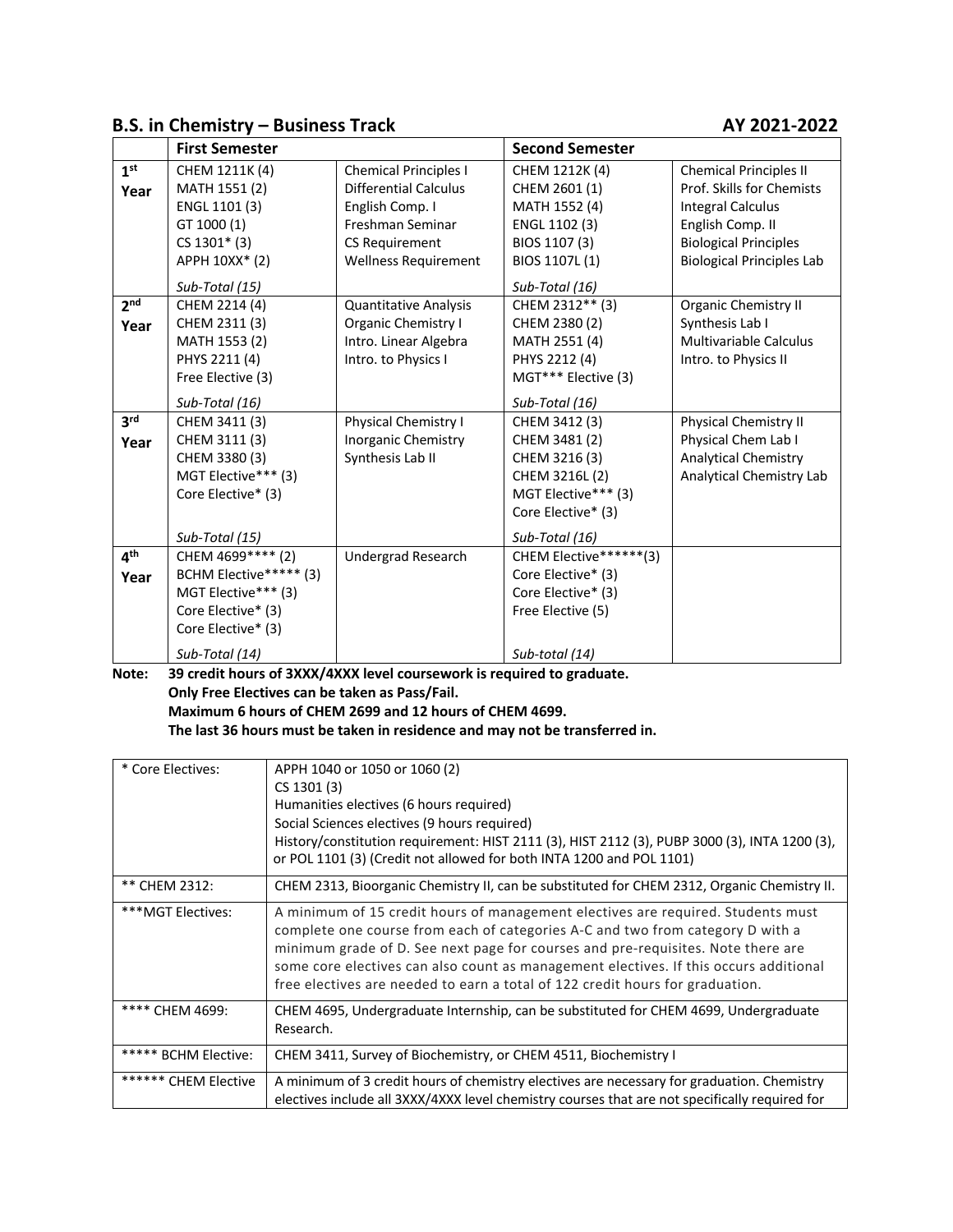| the major. (Credit not allowed for CHEM 3511 with CHEM 4511 or 4512, and CHEM 4699 may |
|----------------------------------------------------------------------------------------|
| not be used to satisfy this requirement.)                                              |

#### **Business Option for B.S. in Chemistry**

Students in the B.S. Chemistry business track complete 15 credits of approved coursework covering the principles of accounting, economics, and management (Areas A, B, and C) and two electives (Area D). This allows students to take advanced coursework in these areas or to explore the legal, international, entrepreneurial, technological, or financial aspects of the business world.

Note that some of the elective courses (D) have prerequisites. Your choice of classes in Areas A, B, and C will influence the selection of elective classes available to you.

Some of the business courses in Areas C and D require junior or senior standing. To minimize conflicts in scheduling these courses, students are recommended to take other courses, especially those carrying social sciences credit, at the earliest possible time in their major's eight-term plan.

Students pursuing the business option typically take PSYC 1101 as part of the social sciences requirement and five classes in Areas A-D as outlined below. Note that PSYC 2220 and ECON 2106 also carry social sciences credit. Accordingly, these three classes, together with one U.S./Georgia history/constitution course, may be used to complete the 12-credit social sciences requirement. If students take ECON 2106 and/or PSYC 2220 to fulfill both social science credit and management elective credit, the studet will need to take additional 3 or 6 credit hours of free electives to graduate.

### **Students must complete one course from each of categories A-C and two from category D with a minimum grade of D.**

#### **A. ACCOUNTING**

*One class (3 h) chosen from:* ACCT 2101 – Accounting I MGT 3000 – Financial & Managerial Accounting

## **B. ECONOMICS**

*One class (3 h)* ECON 2106 – Principles of Microeconomics *(this class carries social sciences credit)*

#### **C. BUSINESS**

*One class (3 h) chosen from:* PSYC 2220 – Industrial/Organizational Psychology *(this class carries social sciences credit NOTE: This class has PSYC 1101 as a prerequisite, which also carries social science credit.* MGT 3101 – Organizational Behavior (jr/sr standing required) MGT 3150 – Principles of Management (jr/sr standing required)

#### **D. TWO ELECTIVES**

*Two courses (3 h each) chosen from the following. Note that classes in the categories listed above serve as prerequisites for some of the elective classes. Accordingly, your choice of classes in fulfillment of the accounting, economics, and management requirements will influence the selection of available electives.*

*D.1. Classes with no additional prerequisites* MGT 3078 – Finance & Investments (jr/sr standing required) MGT 3300 – Marketing Management (this course serves as a prerequisite for classes listed below in Section D.5) MGT 4191 – Entrepreneurship Forum MGT 4192 – IMPACT Forum MGT 4193 – Serv Lead Values Systems MGT 4194 – Social Entrepreneurship MGT 4610 – Law, Mgt & Economics